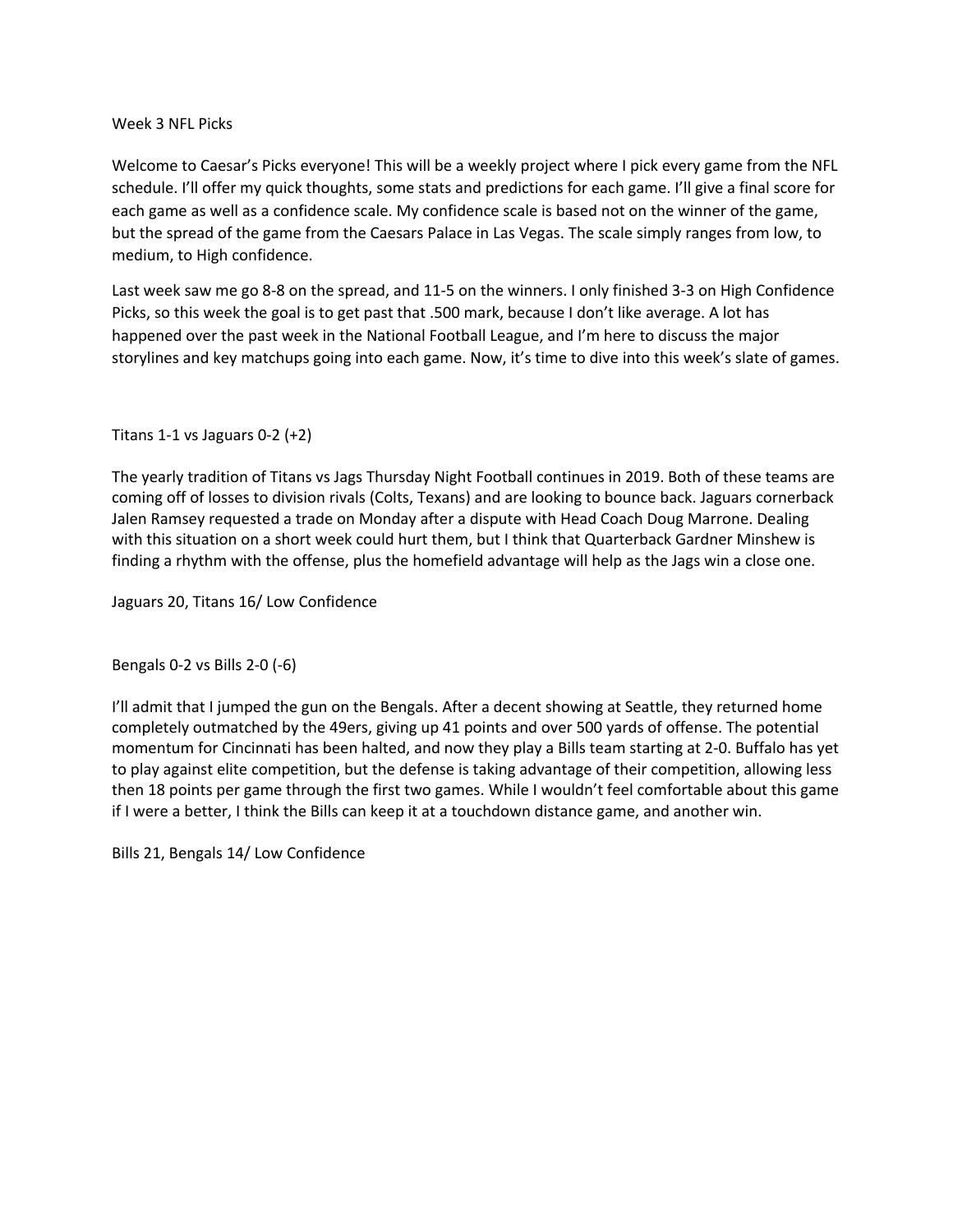Falcons 1-1 vs Colts 1-1 (-1.5)

The Colts have found a new identity for their offense, ground and pound offense. The new style has allowed the Colts to stay close with a talented Chargers team and wear down and defeat their division rival Tennessee Titans. Now they go against a Falcons team coming of a key win against the eagles at home. Atlanta has struggled against AFC teams heavily in recent years, going for an abysmal 3-9 record over the last 3 years. The defensive line showed improvement at home, but now they go back to the road against a physical Colts o-line and running back Marlon Mack who's been running free in the early season. Until Atlanta proves that they can play the physical football we saw against Philadelphia on a consistent basis, I'll take the Colts at home.

Colts 28, Falcons 23/ Medium Confidence

Ravens 2-0 vs Chiefs 2-0 (-6.5)

One of the biggest games of the week sees two electrifying Quarterbacks take the field in Lamar Jackson and Patrick Mahomes. Mahomes is coming off one of the best 15-minute stretches in NFL History, going for 278 yards and 4 touchdowns in the second quarter (yes, one quarter!), while Lamar Jackson run for over 100 yards and threw for over 270. The chiefs already have injury problem (Tyreek Hill, Damien Williams, and Lesean McCoy are all hurt), and their defense has looked vulnerable in spurts. The Chiefs give up an average of 6.6 yards per carry, giving Lamar Jackson, Mark Ingram, and the Ravens o-line a chance to win the trenches early. This game will be back and forth for 4 quarters, which makes me like the 6.5 point spread for Baltimore, however I think Mahomes will lead an impressive drive late in the game to set up a game winning field goal or touchdown.

Chiefs 30, Ravens 29/ Low confidence

Broncos 0-2 vs Packers 2-0 (-7.5)

The Packers have found a goldmine in their defensive game plan, surrendering 19 points combined through two games. The offense hasn't found its consistency, but they showed their potential in a 21 point first quarter against a solid Vikings defense. Aaron Rodgers and Head Coach Matt Lefleur will have to find consistency against a Broncos defense that played well a week ago but are now on the road. The Broncos as far as offense goes are miserable, having yet to reach the 17-point mark through their first two games. Going against a newly revamped Packer Defense, I feel confident that more offensive woes will come the Broncos way. I like the Pack to win big at Lambeau.

Packers 34, Broncos 14/ High Confidence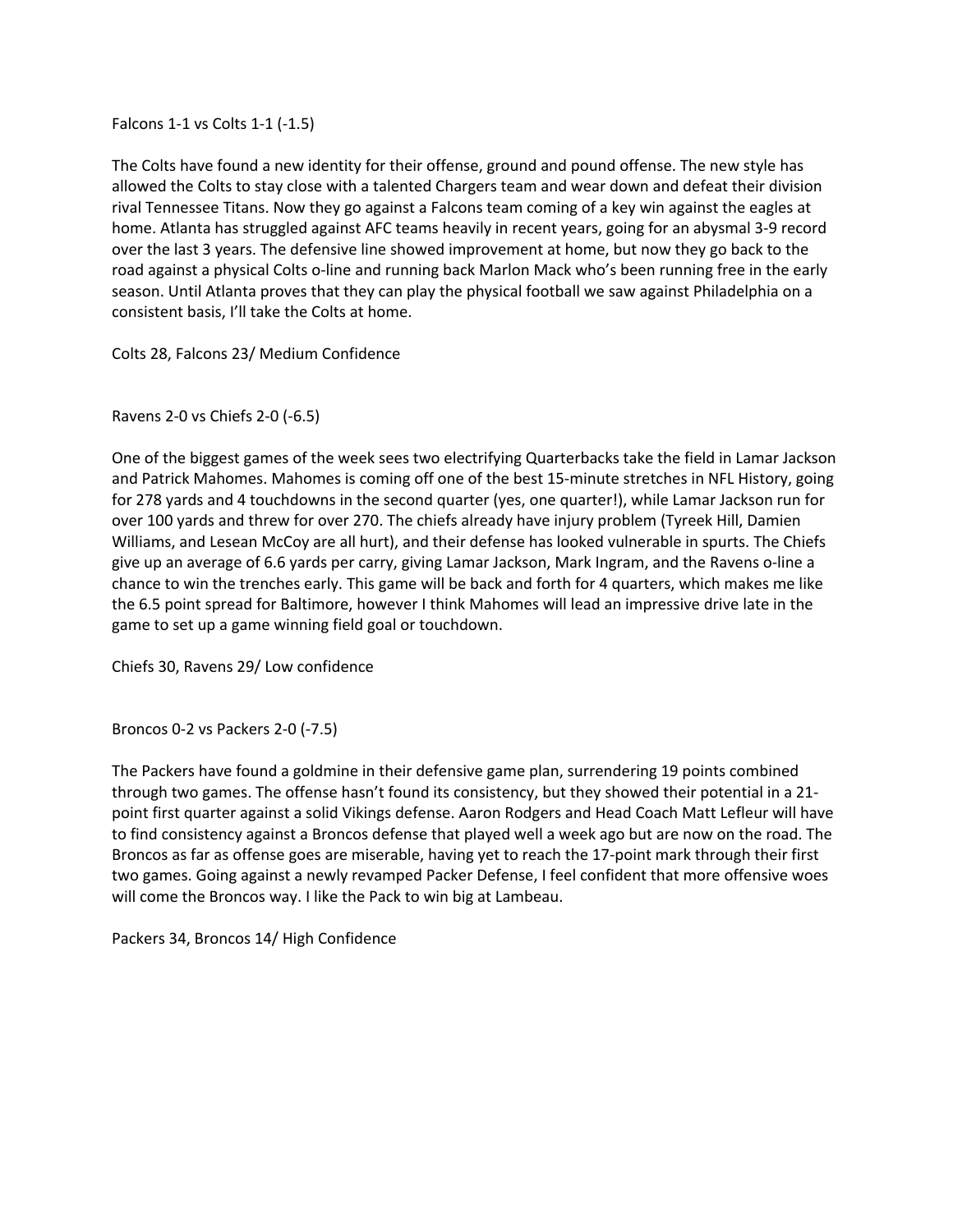Lions 1-0-1 vs Eagles 1-1 (-6.5)

The Eagles took a beating on Sunday night Football, losing Desean Jackson, Alshon Jeffery, Dallas Goedert, and Timmy Jernigan during the game. Carson Wentz also went to concussion protocol before returning to the game. With all of these injures, this opens the door for the Lions who came off an upset win over the Chargers (which I called). The Lions have a big defense in the front seven with guys like Damon Harrison, Mike Daniels, and Trey Flowers, and can match the physical blockers on the eagles oline. The Lions offense has Matt Stafford, a big arm Quarterback who can take advantage of the aggressive play calling of former Lions Head Coach and current Eagles defensive coordinator Jim Schwartz. These things will help Detroit play close, and I believe they will cover the 6.5-point spread. I will still take the Eagles to win however as they have the homefield advantage and the better Quarterback in Wentz.

Eagles 26, Lions 23/ medium Confidence

Dolphins 0-2 vs Cowboys 2-0 (-21.5)

I gave the Dolphins way way way way way too much credit then they deserved last week. It seems apparent that a good chunk of these players are already looking to move on to greener pastures and aren't interested in tanking. Minkah Fitzpatrick already got his wish as he's now in Pittsburgh, and I expect to see more dolphins traded soon. They play the Cowboys who are rolling this season. It's tough to go 0-16 in the NFL, and I do think the Dolphins will find at least one game they can win, but I'm going to pick their games assuming they will go 0-16 until they show up.

Cowboys 40, Dolphins 7/ High Confidence

Jets 0-2 vs Patriots 2-0 (-23)

As bad as the dolphins look, they aren't the biggest underdog of the week, as that belongs to the New York Jets. Darnold is still out with mono, first round pick Quinnen Williams is ruled out, CJ Mosley is out, and Darnold's backup Trevor Siemien is out with a leg injury thanks to Myles Garrett. Safety Jamal Adams has unfollowed the Jets on Twitter, and avoided questions involving the situation, leading to trade rumors. Now second year man Luke Falk out of Washington State is under center at Quarterback, and this is not the ideal first career start. The Pats have given up 3 points in two games, and I don't see a lot more points being put up on that stout defense that's still rolling from the super bowl win in February. I'm also taking this spread, as this has more to do with Jets injuries and the Pats being dominant then the Jets as a team.

Patriots 30, Jets 3/ medium Confidence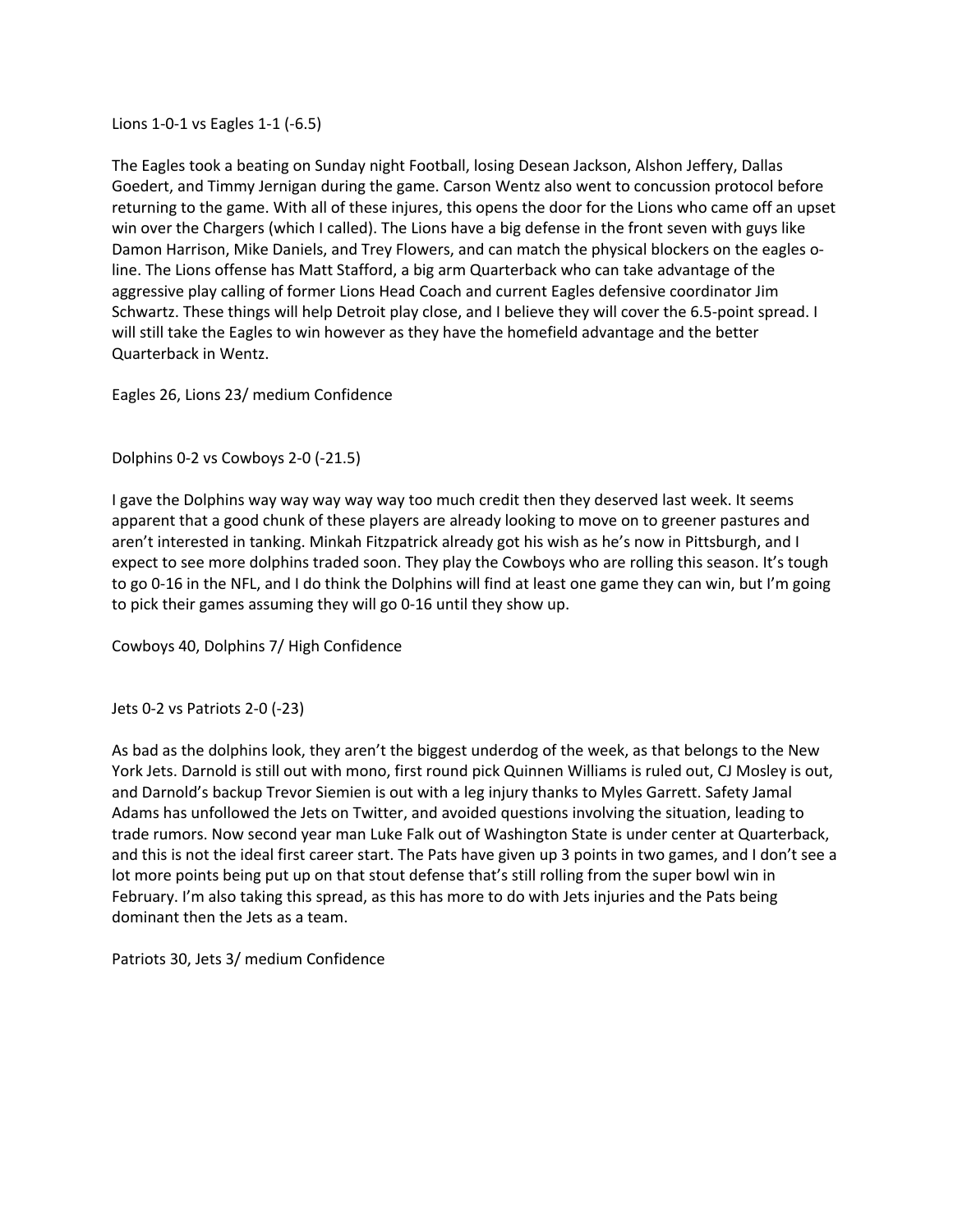Raiders 1-1 vs Vikings 1-1 (-8.5)

This game favors the Vikings, as they thrive in early home games. The Vikings are 5-1 against the spread in early home games under Kirk Cousins, and the raiders are still searching for answers on defense. Dalvin Cook has had a great start to the season for Minnesota and should continue his success. Mix that with a long flight for the raiders to go to Minnesota, and I see a Vikings bounce back win.

Vikings 31, Raiders 21/ High Confidence

Panthers 0-2 vs Cardinals 0-1-1 (-2.5)

There is a 2.5 point spread currently on the books as Cam Newton's status for Sunday is up in the air. This makes sense as Cam Newton has dealt with a plethora of injuries for years now. Newton is also on an eight-game losing streak, so a new quarterback may not be the worst situation, as Newton could get some rest. The Cardinals have something in Kyler Murray, as he has had flashes of excellence through his first two games in the league. I like the Cardinals to get their first win of the year and continue the momentum they have on the offense.

Cardinals 24, Panthers 17/ Medium Confidence

Giants 0-2 vs Buccaneers 1-1 (-6.5)

The Daniel Jones Era has begun in New York. After seasons of struggling, 2-time super bowl champion Eli Manning has been benched for the  $6<sup>th</sup>$  overall pick in the 2019 draft. Jones first game is on the road against an improved Bucs defense under Defensive Coordinator Todd Bowles. Jamies Winston is still a mixed bag, but Bruce Arians figured out how to minimize Winston's potential turnovers last week. I think he will have a similar game against a putrid Giants defense, and help the Bucs cover the spread.

Bucs 23, Giants 10/ High Confidence

Texans 1-1 vs Chargers 1-1 (-3.5)

The Chargers may be having another snake bitten season as Hunter Henry is now out, alongside Darwin James from earlier in the season, and of course running back Melvin Gordon is still holding out. The Chargers also lost to the Lions last week, and now play a solid Texans team. Houston survived a close one against the division rival Jaguars, but still have issues protecting Deshaun Watson. Newly acquired tackle Leremy Tunsil has had a rough couple of games, and the offensive line will deal with Joey Bosa and Melvin Ingram, two elite pass rushers for the Chargers. I think that will be the key difference in this matchup, as I'll take the Chargers in a close game.

Chargers 24, Texans 20/ Low Confidence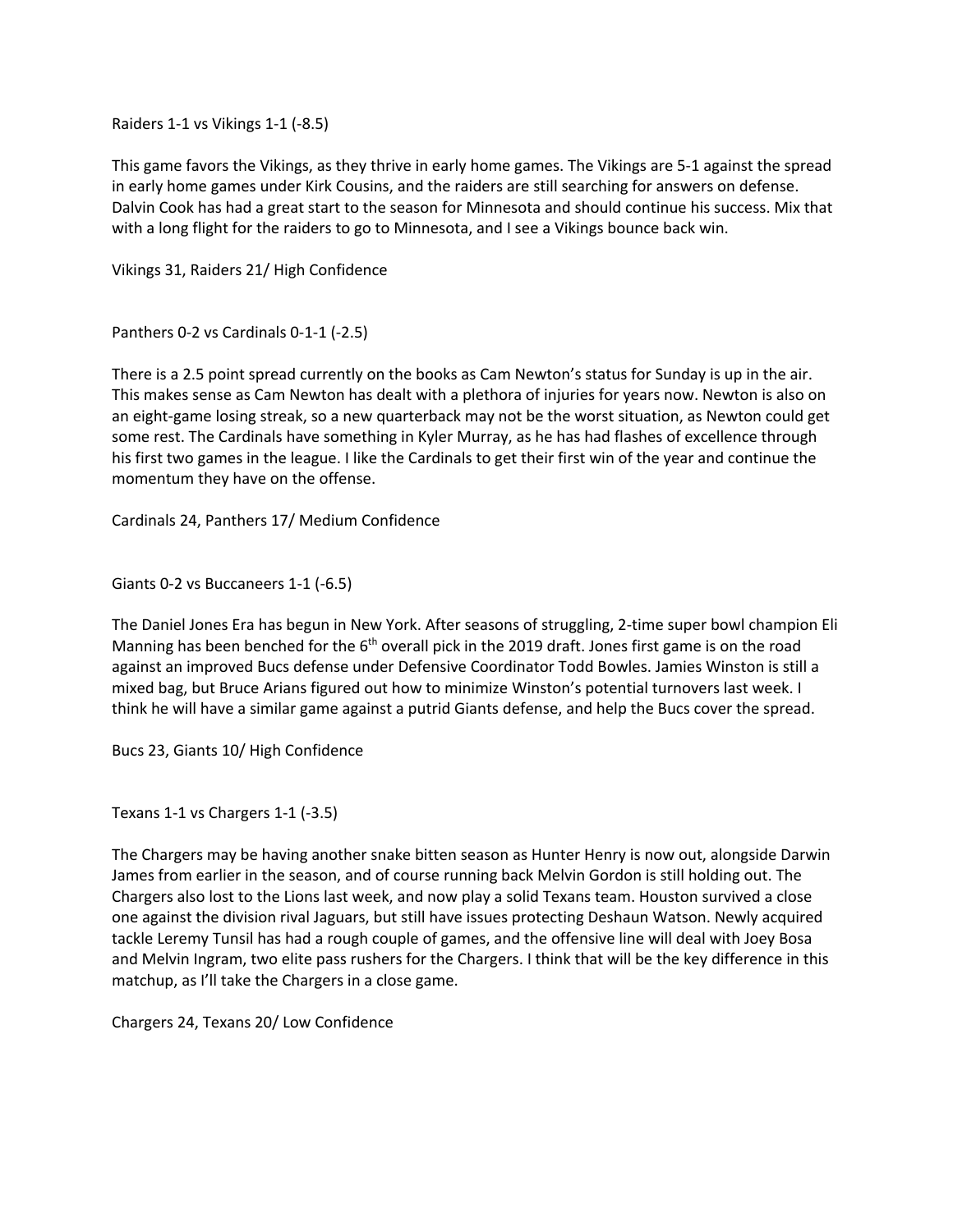Saints 1-1 vs Seahawks 2-0 (-4)

The Seahawks have an unprecedented 15 game win streak in September home games and will look to continue that streak against a Saints team that's lost their franchise quarterback and future hall of famer Drew Brees for 6 weeks with a thumb injury. Head Coach Sean Payton plans to use both Teddy Bridgewater and Taysom Hill as the Quarterbacks, as both are high quality backups with different skill sets, with Bridgewater's' accuracy and pocket presence, and Taysom Hill's athleticism. Still, there's no guarantee that they move the football efficiently at the home of the 12<sup>th</sup> Man at Seattle. Quarterback Russell Wilson also looks to be in top form already for Seattle in a 300-yard, 3 touchdown performance a week ago. I have the Seahawks covering the spread and continuing their early season home winning streak.

Seahawks 28, Saints 21/ Medium Confidence

Steelers 0-2 vs 49ers 2-0 (-6.5)

So much for the 49ers not having an identity. The brand of west coast football is alive and well for Kyle Shanahan and his guys as they put a 40 burger on the Bengals last week. This team had multiple players getting involved in the offense, creating that diversity in play calling that Shanahan loves. The defense has also stepped up, getting 5 takeaways through just two games. As for the Steelers, it's a complete 180 from what the niners are feeling. Ben Roethlisburger suffered a season ending elbow injury and have yet to grab a win. Mason Rudolph will start at quarterback for Pittsburgh and had a decent performance against the Seahawks defense. They also acquired Minkah Fitzpatrick from the Dolphins in exchange for a first-round pick, in a move to address the problems in the secondary. The Steelers are in a better position than some people believe, but they have a tough matchup this week in the Niners. Mike Tomlin also has a 1-5 record in west coast games for the Steelers, and they like to say history repeats itself.

49ers 34, Steelers 26/ Medium Confidence

Rams 2-0 vs Browns 1-1 (+3)

The Browns proved very little despite a blowout win against a depleted Jets roster. The offense still looked inconsistent for much of the first half , and their offensive line is still an issue. Say hello to Aaron Donald, the reigning defensive player of the year, causing havoc up the middle and making Baker Mayfield uncomfortable. On the flip side, Cleveland's pass rush is just as formidable, as Myles Garrett is coming off a game where he made Trevor Siemien's night a living hell, and then sent him to the hospital with a leg injury. The Rams also struggle with protecting Quarterback Jared Goff, so the team that wins the battle of the most pressure forced on the quarterback will be in the driver's seat. I like the Rams in a close one, as they have more experience with playing in the prime-time slot and will stay levelheaded throughout the course of the game.

Rams 27, Browns 23/ Low Confidence